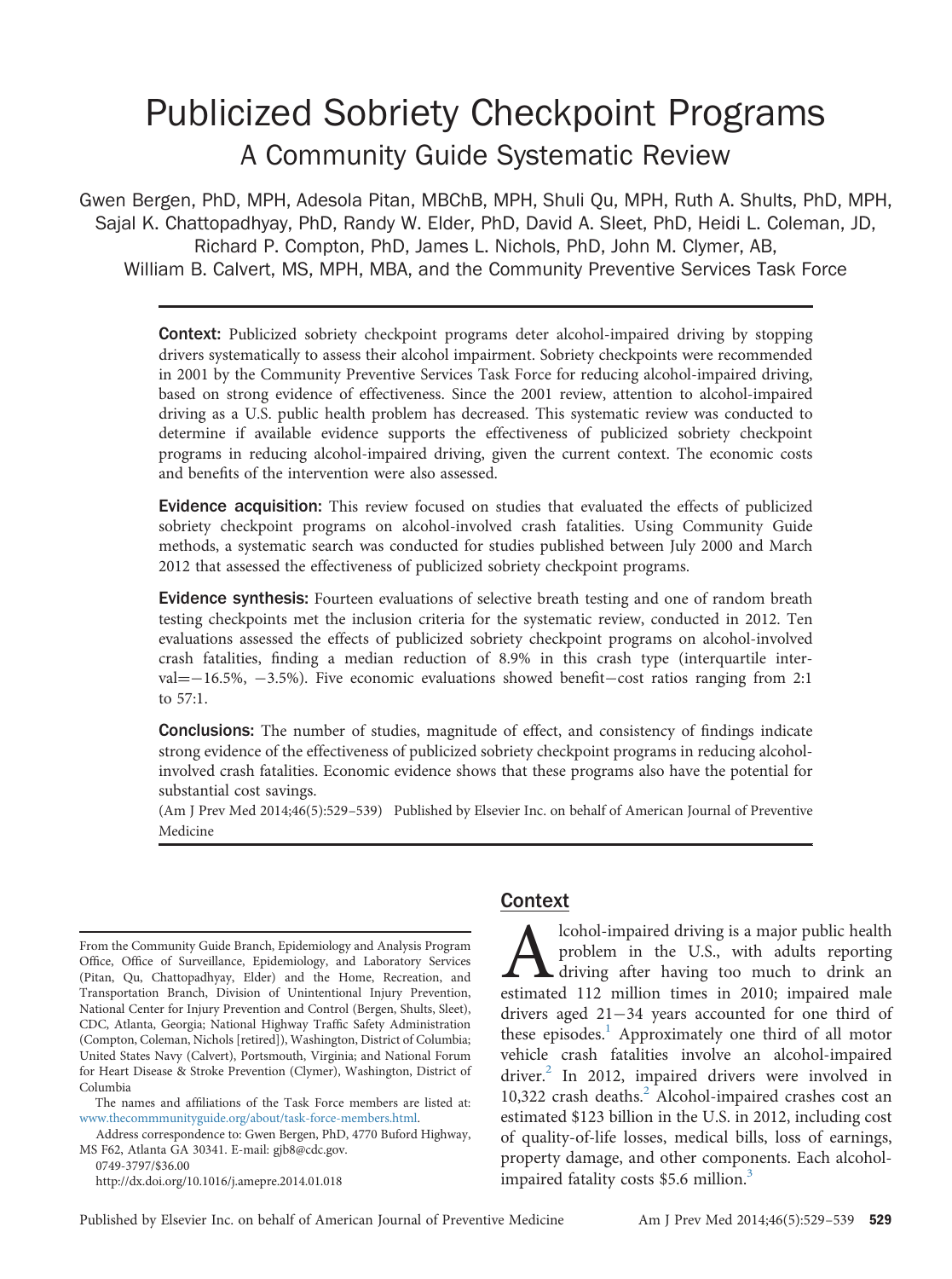## Sobriety Checkpoints

Sobriety checkpoints, designed to decrease alcoholimpaired driving, are a form of high-visibility enforcement at which law enforcement officers select vehicles in a systematic manner to stop and assess the driver's degree of alcohol impairment. There are two types of sobriety checkpoints: selective breath testing (SBT), in which police must have suspicion of impairment, based on observation, to request a breath test, as done in the U.S.; and random breath testing (RBT), in which all stopped drivers are given breath tests for blood alcohol concentration (BAC) levels, as used in Australia and several European countries. A prior Community Guide systematic review  $(2001)^4$  found strong evidence of the effectiveness of sobriety checkpoints, which reduced crashes likely involving alcohol by a median of 20% for SBT and a median of 18% for RBT. A more recent meta-analysis found that sobriety checkpoints resulted in a 17% reduction in crashes involving alcohol.<sup>5</sup>

The goal of sobriety checkpoints is to deter alcoholimpaired driving by increasing the perceived risk of arrest and arresting any identified alcohol-impaired drivers. On average in the U.S., impaired driving occurs 80 times for every arrest made<sup>1,[6](#page-9-0)</sup>; therefore, increasing the perceived risk of arrest is important in discouraging alcohol-impaired driving. Media campaigns to increase public awareness of sobriety checkpoints are an impor-tant part of the intervention's overall success.<sup>[7](#page-9-0)</sup> These media efforts are either paid or earned and are delivered through many channels, including radio, TV, newspapers, Internet, social media, billboards, and posters.

Law enforcement agencies started using sobriety checkpoints in the U.S. in the early 1980s.<sup>8</sup> After a legal challenge, the decision was appealed to the Supreme Court, which ruled that sobriety checkpoints are a minimal and acceptable intrusion given the benefit of preventing impaired driving and the small amount of time required of non-impaired drivers.<sup>[9](#page-9-0)</sup> As of 2012, sobriety checkpoints were being conducted in 38 states, with about one third of these states implementing checkpoints at least once a week.<sup>[10](#page-9-0)</sup> Twelve states prohibit use of sobriety checkpoints.<sup>10</sup>

Changes in alcohol-impaired driving. The original Community Guide review included evaluations, published through June 2000, of sobriety checkpoints conducted between 1973 and 1996.<sup>4</sup> During that period, the creation of citizen groups such as Mothers Against Drunk Driving (madd.org) led to increased media attention toward alcohol-impaired driving that, in turn, helped change social norms about the acceptability of this behavior.<sup>11</sup> Additionally, existing laws were strengthened and new laws were enacted.<sup>11</sup> From 1982, when the National Highway Traffic Safety Administration (NHTSA) first collected data on alcohol-impaired driving deaths, to 1996, the alcoholimpaired fatal crash rate declined from 9.1 to 5.0 deaths per 100,000 population, and the percentage of total motor vehicle crash deaths that involved an alcohol-impaired driver declined from  $48\%$  to  $32\%$ .<sup>12,13</sup> Since 1996, the percentage of all crash deaths that involve an alcoholimpaired driver has remained stable at 30%–32%. One possible reason for the stabilization is that media attention to and public focus on alcohol-impaired driving as a problem has decreased.<sup>11</sup>

## Systematic Review Objective

The main objective of this systematic review is to determine the effectiveness of publicized sobriety checkpoint programs in reducing alcohol-involved crash fatalities. Since the time of the original review studies, appreciation for the importance of including a media campaign as part of a checkpoint program has increased, along with the importance of conducting multiple checkpoints over a period of time; hence, this review evaluates "publicized sobriety checkpoint programs." Additionally, the original review identified several evidence gaps in factors related to effectiveness, including the number of staff employed and the optimal level of media coverage. The present review also sought to examine the effect of these factors on effectiveness along with the economic costs and benefits of the intervention.

## Evidence Acquisition

A review coordination team (the team) consisting of subject matter experts in the public health aspects of alcohol-impaired driving, traffic safety, and systematic reviews conducted this update under the oversight of the independent, nonfederal, unpaid Community Preventive Services Task Force, using established Community Guide systematic review methods. $4,14-17$  $4,14-17$  The team refined the analytic framework from the original review to define the conceptual approach, searched for evidence, used the inclusion/exclusion criteria from the original review to screen evidence, and identified evaluations of publicized sobriety checkpoint programs. Two investigators independently abstracted and scored each study for quality of execution.<sup>[14,17](#page-9-0)</sup> Studies with the outcomes of alcohol-involved fatal crashes and alcohol-involved fatalities were grouped and a median effect estimate and interquartile intervals (IQIs) calculated.

#### Update Review Method

Because the team anticipated that effect estimates from the updated review might differ from those of the original, results from the two effectiveness reviews were not combined. In contrast, the updated economic review combined the evidence from the prior review<sup>4</sup> and the updated literature search because some of the newly identified studies examined evidence from programs conducted during the period covered by the original review but published after it was completed.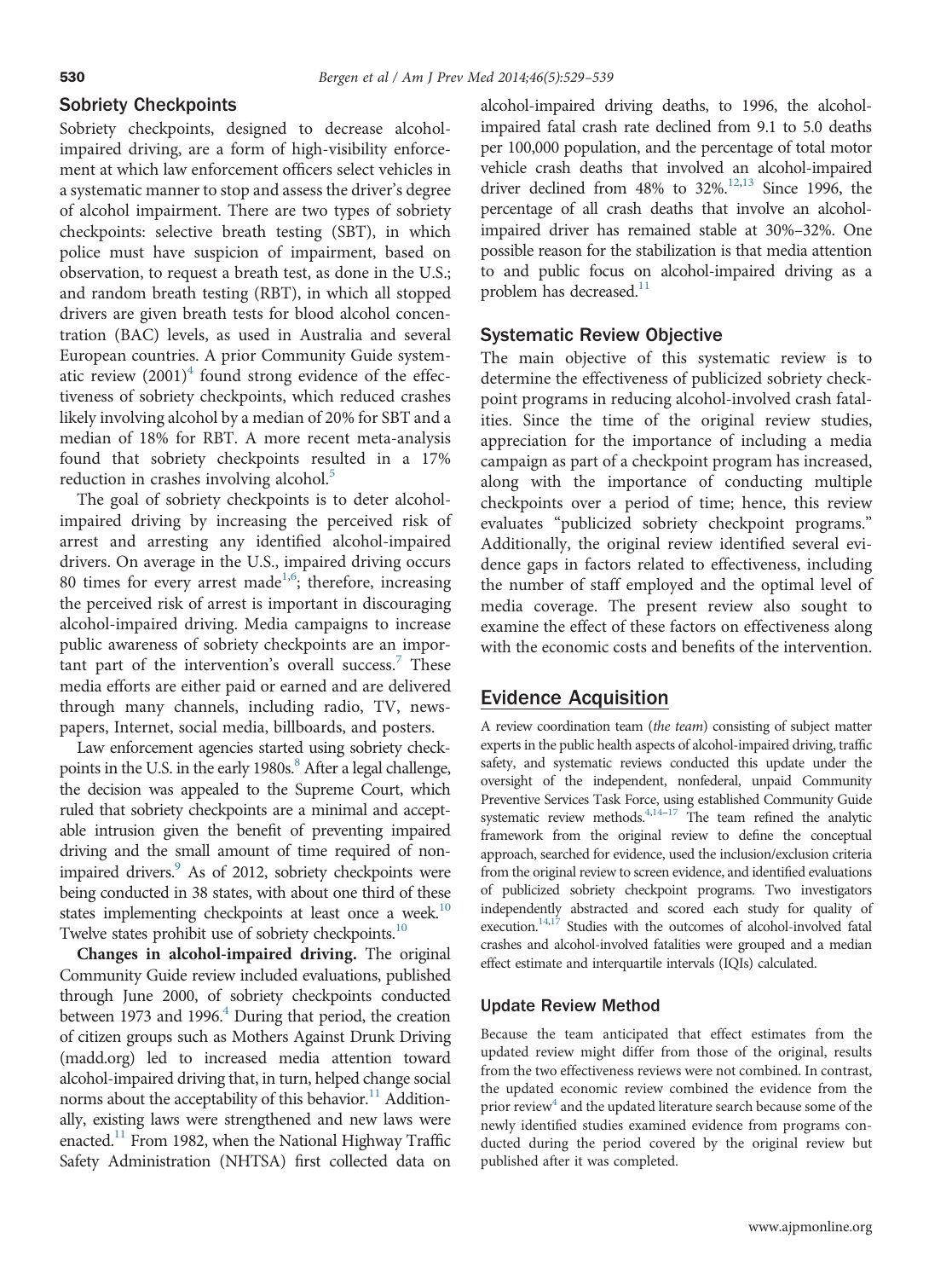#### Search for Evidence

For this review, the following databases were searched for studies published from July 2000 (the endpoint for the evidence search for the original review) to March 2012: Cochrane; MEDLINE; Embase; PsycINFO; TRIS; NTIS (Ebscohost); and EIComplex (Engineering Village). Key words included motor vehicles, alcohol, and interventions. Details of the search strategy are available at www.thecommunityguide.org/mvoi/AID/supportingmaterials/ SSsobrietyckpts.html. The team also searched reference lists of studies and consulted experts for additional references. Published literature and published government reports were included. The economics team searched the economic evidence using the same search strategy, supplemented with economic-focused terms and databases such as EconLit and Health Economic Evaluations Database (HEED). The literature searches identified 13 effectiveness studies and 12 economic studies that met review inclusion criteria, with two additional effectiveness studies identified by subject matter experts and hand-searching of references.

#### Conceptual Approach and Analytic Framework

Publicized sobriety checkpoint programs. The analytic framework in Figure 1 defines the conceptual approach for evaluating publicized sobriety checkpoint programs. These programs are expected to increase driver awareness of enforcement activity, generating an increase in the perceived risk of detection of alcohol-impaired drivers and a subsequent reduction in drinking and driving. These programs might also lead to a change in social norms, resulting in a reduction in drinking and driving. Ultimately, these reductions in drinking and driving would lead to a decrease in alcohol-involved crashes and associated fatalities and injuries.

#### Inclusion Criteria

Included in this review were primary research studies conducted in high-income countries, $18$  published in English, that evaluated the effectiveness of publicized sobriety checkpoint programs, had a



Figure 1. Analytic framework: publicized sobriety checkpoint programs

comparison group or compared conditions before and after the checkpoint program, and reported outcomes of interest to this review. Studies that evaluated sobriety checkpoints implemented along with other methods of high-visibility enforcement, such as roving patrols, and did not produce independent estimates of the effects of sobriety checkpoints were excluded.

#### Summary Effect Measures

In selecting summary effect measures, the team looked for measures that controlled for factors other than publicized sobriety checkpoint programs and may have influenced outcomes.<sup>[4](#page-9-0)</sup> Meas-ures that used a concurrent comparison group were preferred.<sup>[4](#page-9-0)</sup> The team also gave preference to direct over proxy measures, such as single-vehicle nighttime crashes.<sup>[4](#page-9-0)</sup>

The primary outcome measures in this review were the number of fatal crashes and crash fatalities with at least one driver who had a BAC of  $\geq$  0.01 g/dL. These two measures were considered sufficiently similar to be combined into a single primary outcome measure reflecting alcohol-involved crash fatalities. Most studies with this measure obtained these data from the NHTSA Fatality Analysis Reporting System (FARS), which derives alcohol involvement using the measured BAC when available or using an imputed BAC when the measure is missing.<sup>[19](#page-9-0)</sup> Nine of ten reviewed studies of alcohol-involved crash fatalities used a BAC of  $\geq$  0.01 g/dL to denote alcohol involvement, and the remaining study used a BAC of  $\geq$  0.10 g/dL, the illegal limit at the time of the study. Results based on the differing BAC levels were combined because 85% of drinking drivers in alcohol-involved fatal crashes typically have a BAC equal to or greater than the illegal level.<sup>[2](#page-9-0)</sup>

Economic results of interest included data on intervention cost, cost-effectiveness, and benefit-cost ratios. All monetary values were expressed in 2011 U.S. dollars.

#### Evaluation of Media Campaigns

An intermediate outcome of "awareness of enforcement activity" was included as a measure of the effectiveness of media campaigns. This outcome was assessed by calculating the change from pre- to

post-intervention in the percentage of survey respondents in the target population who answered yes to some variation of the question In the past 30 days, have you seen or heard anything about a checkpoint?

## Evidence Synthesis

## Characteristics of Included **Studies**

The literature search identified 15 studies from ten papers that met the inclusion criteria ([Table 1\)](#page-4-0). $20 20-$ <sup>[29](#page-10-0)</sup> Fourteen studies evaluated SBT checkpoint programs in the U.S. and one<sup>[25](#page-10-0)</sup> evaluated an RBT program in New Zealand. Fourteen studies $21-29$  $21-29$  evaluated the general population, two<sup>[20](#page-9-0)[,29](#page-10-0)</sup> evaluated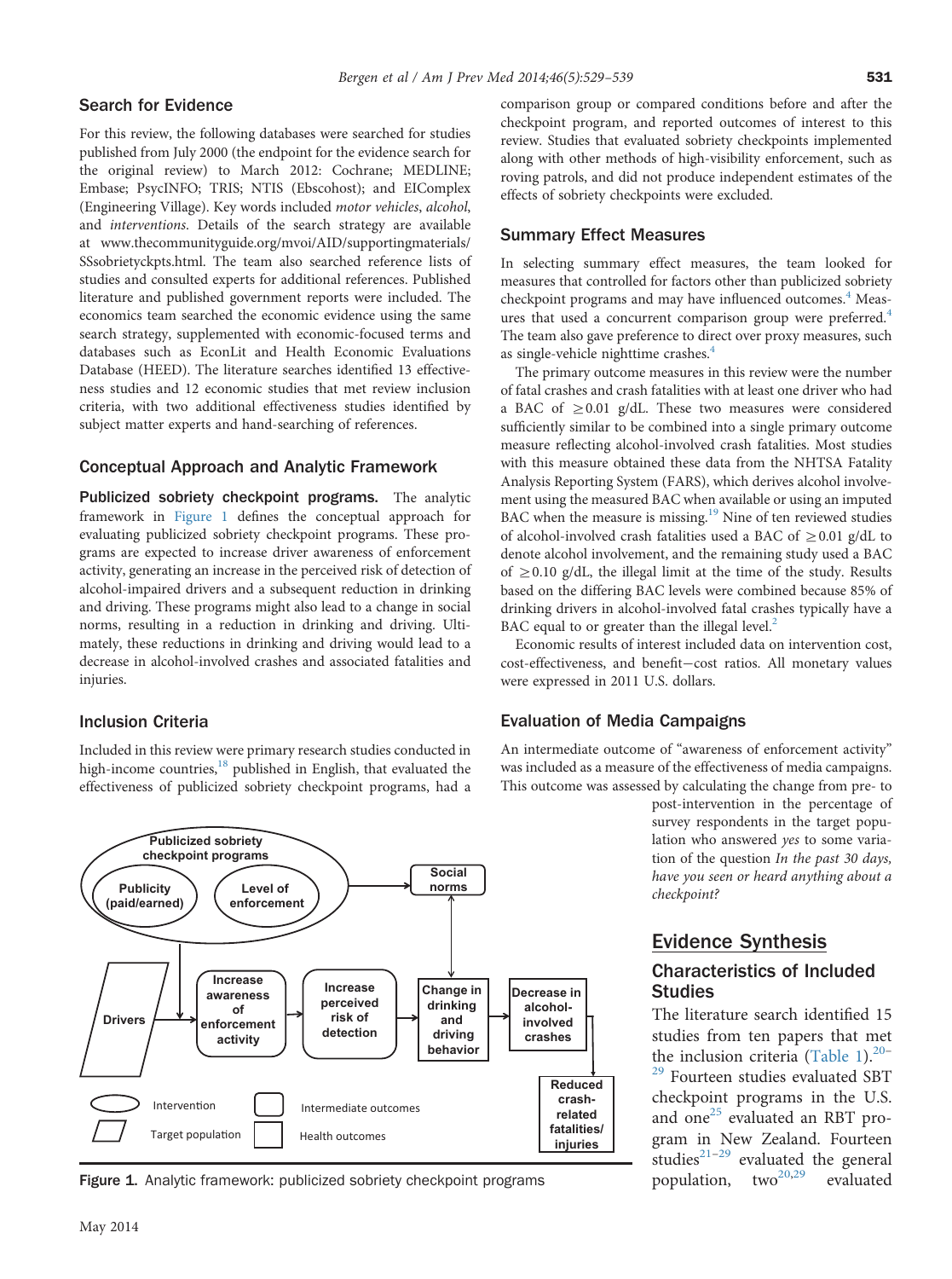young adult populations, and one<sup>[29](#page-10-0)</sup> reported outcomes by gender. Two studies $^{22,27}$  $^{22,27}$  $^{22,27}$  evaluated low-staffed checkpoints ( $\leq$ 11 officers) and five<sup>[24](#page-10-0),[28,29](#page-10-0)</sup> evaluated the conducted media campaign.

## Intervention Effectiveness: Alcohol-Involved Crash Fatalities

Ten studies (in five papers)<sup>[23,24,27](#page-10-0)-[29](#page-10-0)</sup> reported the number of alcohol-involved crash fatalities, and form the primary evidence for this review [\(Table 1\)](#page-4-0), which was conducted in 2012. The median relative percentage decrease in alcohol-involved crash fatalities was 8.9%  $(IQI = -16.5\%, -3.5\%;$  [Figure 2](#page-7-0)). Six of ten studies evaluated the Checkpoint Strikeforce Program conducted in the Mid-Atlantic region comprising the District of Columbia, Delaware, Maryland, Pennsylvania, Virginia, and West Virginia.<sup>[24](#page-10-0)</sup> These studies were reported in one paper but were treated as individual studies because program implementation and evaluation decisions were unique to each state, although there was some common publicity. Evaluations of the checkpoint programs in the District of Columbia and Maryland showed relative increases in alcohol-involved crash fatalities of 1.8% and 10.7%. Results from the other four states showed relative percentage decreases in alcohol-involved crash fatalities ranging from 5.2% to 16.7%.

A program of statewide checkpoint blitzes in New Mexico resulted in a 15.7% reduction in alcohol-involved crash fatalities compared to neighboring states. $^{23}$  In Connecticut, checkpoints conducted over holiday periods resulted in a 16.4% reduction in alcohol-involved crash fatalities compared to contiguous counties.<sup>29</sup> In Georgia, a checkpoint program resulted in an 8.3% reduction in alcohol-involved crash fatalities.<sup>28</sup> Finally, highly mobile low-staffed checkpoints in Jefferson County, Colorado resulted in an 18% decrease in alcohol-involved crash fatalities.<sup>27</sup>

#### Other Crash-Related Outcomes

The remaining five studies in this review provided evidence on outcomes other than alcohol-involved crash fatalities [\(Table 1](#page-4-0)). A program of over 2,000 checkpoints conducted in Georgia resulted in a 14% reduction in the ratio of alcohol-involved drivers in fatal crashes to nonalcohol-involved drivers in fatal crashes. $21$  A sobriety checkpoint program that used GIS techniques to locate sites for checkpoints in high-density alcohol-related crash areas of Indianapolis resulted in an 18.8% reduction in alcohol-involved fatal and nonfatal crashes. $26$ Finally, an RBT checkpoint program conducted in New Zealand between 1993 and 1995 found a 22.1% reduction in serious and fatal nighttime crashes. $25$ 

Three studies reported on changes in drinking and driving behavior. An evaluation conducted on and around a college campus reported a 28% reduction in self-reported driving under the influence.<sup>20</sup> An evaluation of low-staffed checkpoints conducted in two counties in West Virginia reported a 64% reduction in the percentage of nighttime drivers with a measured BAC  $\geq$  0.08 g/dL.<sup>22</sup> The previously described evaluation in Connecticut reported a 7.2% decrease for men and  $\langle 1\%$ increase for women in the percentage of drivers with a measured BAC  $\geq$  0.01 g/dL.<sup>29</sup>

## Evidence of Intervention Effectiveness Based on Checkpoint Staffing Level

Two studies provided evidence on low-staffed  $(\leq11)$ officers) checkpoints. One study<sup>22</sup> found a 64% reduction in nighttime drivers with a BAC  $\geq$  0.08 g/dL and the  $second^{27}$  $second^{27}$  $second^{27}$  found an 18% reduction in alcohol-involved crash fatalities.

## Evidence of Intervention Effectiveness in High-Risk Groups

Two studies reported results in high-risk subpopulations of young adult drivers. The study conducted on and around a college campus<sup>[20](#page-9-0)</sup> found that checkpoints resulted in a 28% reduction in the percentage of those reporting driving under the influence. The second study<sup>[29](#page-10-0)</sup> estimated that 1.6 lives were saved per month in Connecticut among men aged 21-34 years when checkpoints were conducted.

#### Effect of Media on Intervention Effectiveness

Five studies in three papers<sup>[24,28,29](#page-10-0)</sup> provided evaluations of the media campaign. These studies reported increases ranging from 3.4% to 31.9% of the target population who had seen or heard messages about drinking and driving or checkpoints, following implementation of the pro-gram ([Table 2](#page-7-0)). The three studies<sup>24,28</sup> with the largest change in media awareness also found the biggest decreases in alcohol-involved crash fatalities.

#### Economic Efficiency

Characteristics of included studies. The search for the updated economic efficiency review found 12 studies in seven papers, $2^{0,22,24,25,28-30}$  $2^{0,22,24,25,28-30}$  $2^{0,22,24,25,28-30}$  $2^{0,22,24,25,28-30}$  $2^{0,22,24,25,28-30}$  $2^{0,22,24,25,28-30}$  $2^{0,22,24,25,28-30}$  which were combined with four studies $31-34$  $31-34$  $31-34$  from the original review. Of these studies, seven<sup>[22](#page-10-0),[25,30](#page-10-0)–[34](#page-10-0)</sup> reported cost and benefit findings on actual operation of the sobriety checkpoints alone, eight $24,28,29$  $24,28,29$  $24,28,29$  reported cost or cost-effectiveness information on media advertising and publicity alone, and one<sup>20</sup> reported cost for both operations and media.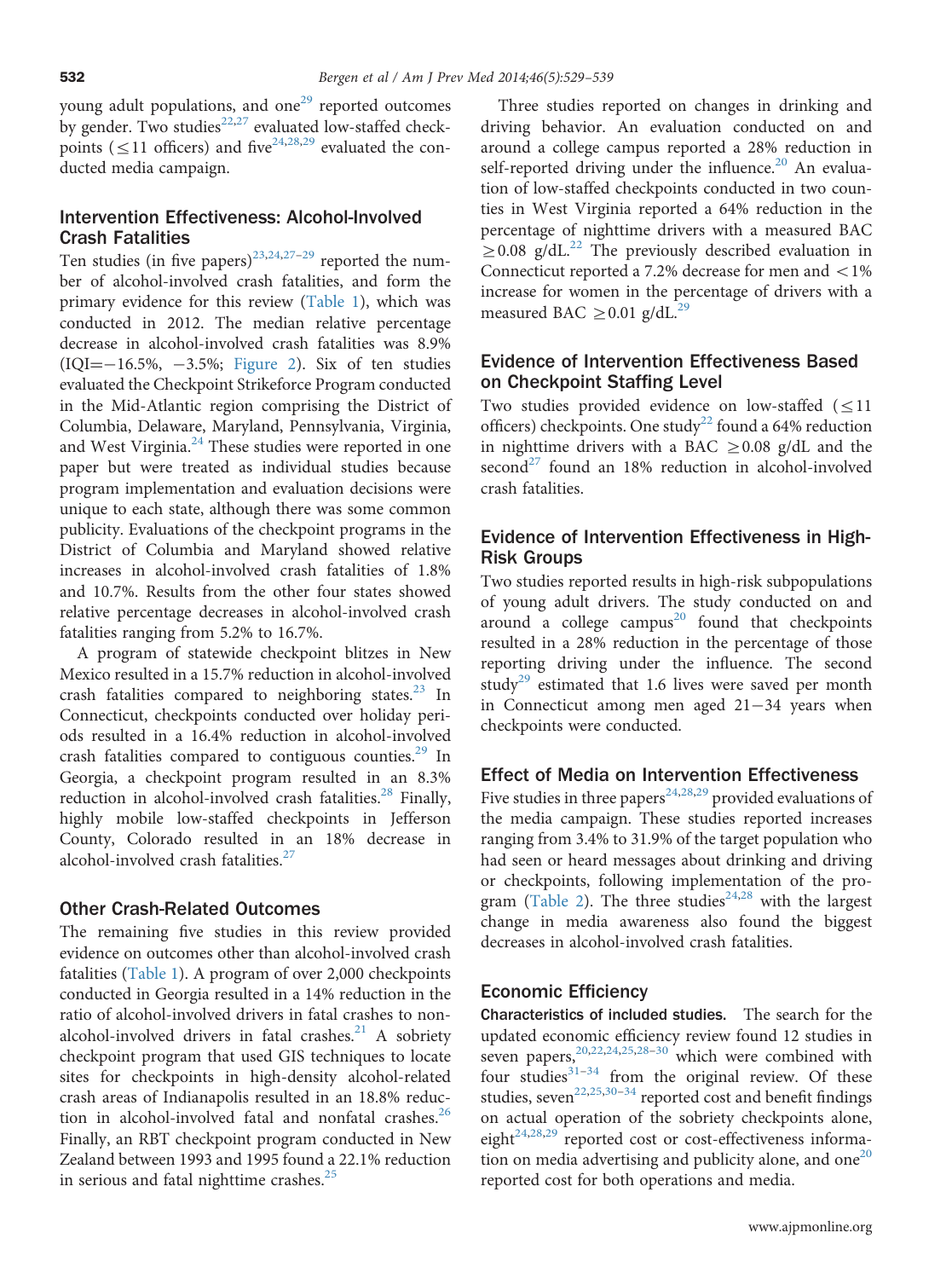#### <span id="page-4-0"></span>Table 1. Studies evaluating the effectiveness of publicized sobriety checkpoint programs

| Author and year<br>( <i>n</i> studies in paper);<br>Time period of                                     |                                                        |                                                                                                                              | Follow-up |                                                                                                                                                                                                                                    |                                                                                                 |                                                                                                                                                                                                                                                                                                                                                      |
|--------------------------------------------------------------------------------------------------------|--------------------------------------------------------|------------------------------------------------------------------------------------------------------------------------------|-----------|------------------------------------------------------------------------------------------------------------------------------------------------------------------------------------------------------------------------------------|-------------------------------------------------------------------------------------------------|------------------------------------------------------------------------------------------------------------------------------------------------------------------------------------------------------------------------------------------------------------------------------------------------------------------------------------------------------|
| intervention                                                                                           | Study design                                           | Location                                                                                                                     | period    | Intervention                                                                                                                                                                                                                       | <b>Comparison group</b>                                                                         | <b>Effect measures reported</b>                                                                                                                                                                                                                                                                                                                      |
| Clapp $2005^{20}$ (1);<br>Spring 2002-Spring<br>2003                                                   | Controlled before<br>and after                         | California, U.S.                                                                                                             | 1 year    | Checkpoints, media coverage,<br>student-designed social<br>marketing campaign                                                                                                                                                      | Comparison to college in<br>same area of state<br>without sobriety<br>checkpoints               | Self-reported driving under<br>the influence decreased<br>28%<br>OR for driving under the<br>influence when controlling<br>for demographic/drinking<br>characteristics=0.55<br>(p < 0.01)                                                                                                                                                            |
| Fell $2005^{21}$ (1);<br>07/2000-09/2001                                                               | Interrupted time<br>series with<br>comparison<br>group | Georgia, U.S.                                                                                                                | 14 months | Conducted 2,837 checkpoints, and<br>included earned and paid media                                                                                                                                                                 | Comparison to<br>neighboring states:<br>Alabama, Florida,<br>Mississippi, and South<br>Carolina | Ratio of alcohol-involved<br>drivers in fatal crashes to<br>non-alcohol-involved<br>drivers in fatal crashes<br>decreased $14\%$ ( $p=0.05$ )<br>Alcohol-involved fatalities per<br>vehicle mile traveled<br>decreased 4.6%<br>$(p=0.177)$                                                                                                           |
| Lacey $2000^{23}$ (1);<br>12/1993-12/1995                                                              | Interrupted time<br>series with<br>comparison<br>group | New Mexico, U.S.                                                                                                             | 2 years   | Periodic (bimonthly) statewide<br>checkpoint blitzes accompanied<br>by extensive public information<br>and education                                                                                                               | Comparison to Arizona,<br>Nevada, Texas,<br>Colorado, and<br>Oklahoma                           | Alcohol-impaired fatal motor<br>vehicle crashes (BAC<br>$\geq$ 0.10%) decreased<br>15.7% (near significance)                                                                                                                                                                                                                                         |
| Lacey 2008 <sup>24</sup> (6);<br>06/27/2002-2004;<br>Last 6 months of<br>each year (July-<br>December) | Interrupted time<br>series with<br>comparison<br>group | Mid-Atlantic U.S.<br>(District of<br>Columbia,<br>Delaware,<br>Maryland,<br>Pennsylvania,<br>Virginia, and West<br>Virginia) | 2.5 years | Checkpoint Strikeforce: highly<br>focused, border-to-border<br>multistate sobriety checkpoint<br>campaign, where each state<br>agreed to conduct at least one<br>checkpoint per week; aggressive<br>paid and earned media included | Comparison to the rest of<br>the U.S., excluding six<br>states being evaluated                  | Alcohol-involved fatal motor<br>vehicle crashes:<br><b>District of Columbia</b><br>increased $1.8\%$ ( $p=0.44$ );<br>Delaware decreased 9.6%<br>$(p=0.18)$ ;<br>Maryland increased 10.7%<br>$(p=0.13);$<br>Pennsylvania decreased<br>5.2% ( $p=0.23$ );<br>Virginia decreased 6.1%<br>$(p=0.21)$ ;<br>West Virginia decreased<br>16.7% ( $p=0.02$ ) |
|                                                                                                        |                                                        |                                                                                                                              |           |                                                                                                                                                                                                                                    |                                                                                                 | (continued on next page)                                                                                                                                                                                                                                                                                                                             |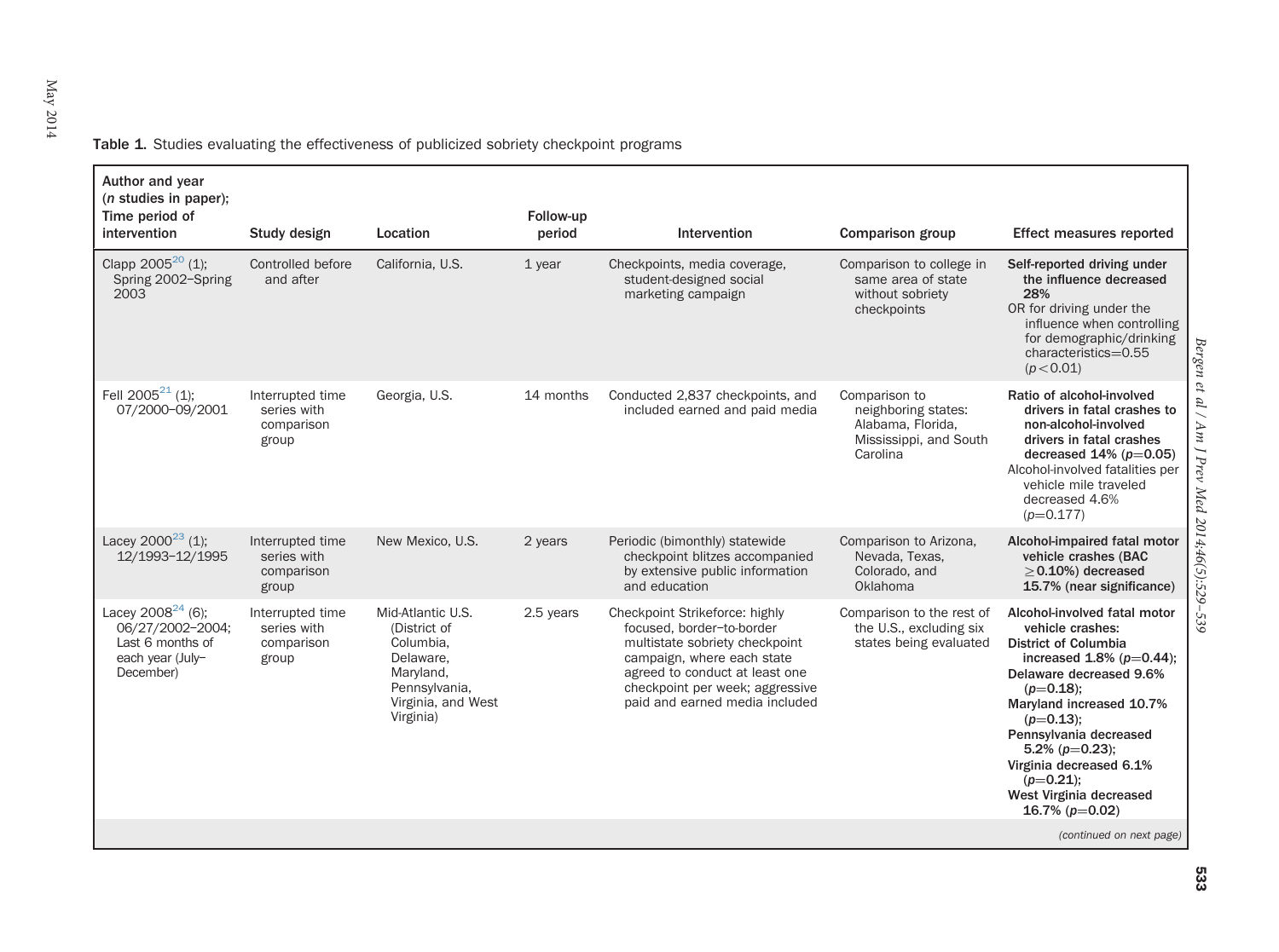Author and year

|  | ( <i>n</i> studies in paper); |  |  |  |
|--|-------------------------------|--|--|--|
|  |                               |  |  |  |

| Time period of<br>intervention                            | Study design                                           | Location                                                           | Follow-up<br>period | Intervention                                                                                                                                                                                              | <b>Comparison group</b>                                                                           | <b>Effect measures reported</b>                                                                                                                                                                                    |
|-----------------------------------------------------------|--------------------------------------------------------|--------------------------------------------------------------------|---------------------|-----------------------------------------------------------------------------------------------------------------------------------------------------------------------------------------------------------|---------------------------------------------------------------------------------------------------|--------------------------------------------------------------------------------------------------------------------------------------------------------------------------------------------------------------------|
| Lacey 2006 <sup>22</sup> (1);<br>8/2003-8/2004            | Interrupted time<br>series with<br>comparison<br>group | Two counties in West<br>Virginia, U.S.<br>(Raleigh,<br>Greenbriar) | $8 - 10$<br>months  | Weekly low-staffed checkpoints,<br>staffed with three to five officers.<br>conducted in two counties over 1<br>year (Friday and Saturday nights)<br>between 10:00PM and 3:00AM);<br>earned media included | Comparison to two other<br>counties in West<br>Virginia                                           | Proportion of nighttime<br>driver BACs $\geq$ 0.08 g/dL<br>decreased by 64%<br>$(p=0.18)$                                                                                                                          |
| Miller 2004 <sup>25</sup> (1);<br>1993-1995               | Interrupted time<br>series                             | New Zealand                                                        | 32 months           | Random breath testing with target of<br>1.5 million tests annually; media<br>campaign mentioned but not<br>described                                                                                      | No comparison group                                                                               | Fatal and serious nighttime<br>crashes decreased 22.1%<br>(p < 0.10)                                                                                                                                               |
| Nunn 2011 <sup>26</sup> (1);<br>10/2008-09/2009           | Interrupted time<br>series with<br>comparison<br>group | Indianapolis, Indiana,<br>U.S.                                     | 1 year              | Checkpoints conducted in nine<br>areas within the city with<br>historically high density of alcohol-<br>related collisions; public<br>awareness mentioned but no<br>description of media                  | Comparison to two<br>locations within the city<br>without checkpoints                             | Alcohol-impaired collisions<br>decreased 18.8%<br>(p < 0.001)                                                                                                                                                      |
| Stuster 2006 <sup>27</sup> (1);<br>June 2003-June<br>2004 | Before and after                                       | Jefferson County,<br>Colorado, U.S.                                | 18 months           | Highly mobile, low-staffed<br>checkpoints. Paid and earned<br>media used                                                                                                                                  | No comparison group                                                                               | Alcohol-involved fatal motor<br>vehicle crashes decreased<br>18% (significance not<br>reported)                                                                                                                    |
| Syner 2006 <sup>28</sup> (1);<br>2003-2005                | Before and after                                       | Georgia, U.S.                                                      | 3 years             | <b>Strategic Evaluation States</b><br>Initiative: Georgia conducted at<br>least monthly checkpoints that<br>covered 65% of the state; paid<br>and earned media used                                       | Non-alcohol-involved<br>crash fatalities in the<br>state                                          | Alcohol-involved motor<br>vehicle crash fatalities<br>decreased 8.3%<br>(significance not reported)<br>Alcohol-involved crash<br>fatalities compared to non-<br>alcohol-involved crash<br>fatalities decreased 20% |
| Zwicker 2007 <sup>29</sup> (1);<br>2003-2004              | Interrupted time<br>series with<br>comparison<br>group | Connecticut.<br>U.S.                                               | 18 months           | Checkpoints conducted during<br>enhanced periods of enforcement<br>over holidays (Independence Day,<br>Thanksgiving, Christmas); paid<br>and earned media used                                            | Comparison to<br>contiguous counties in<br>New York, Rhode<br>Island, and<br><b>Massachusetts</b> | Alcohol-involved motor<br>vehicle crash fatalities<br>decreased 16.4%<br>$(p=0.04)$<br>2.6 lives saved<br>per month for all age<br>groups; 1.6 lives saved per<br>month for men aged<br>$21 - 34$ years            |

Note: Boldface indicates the measure used for summary. BAC, blood alcohol concentration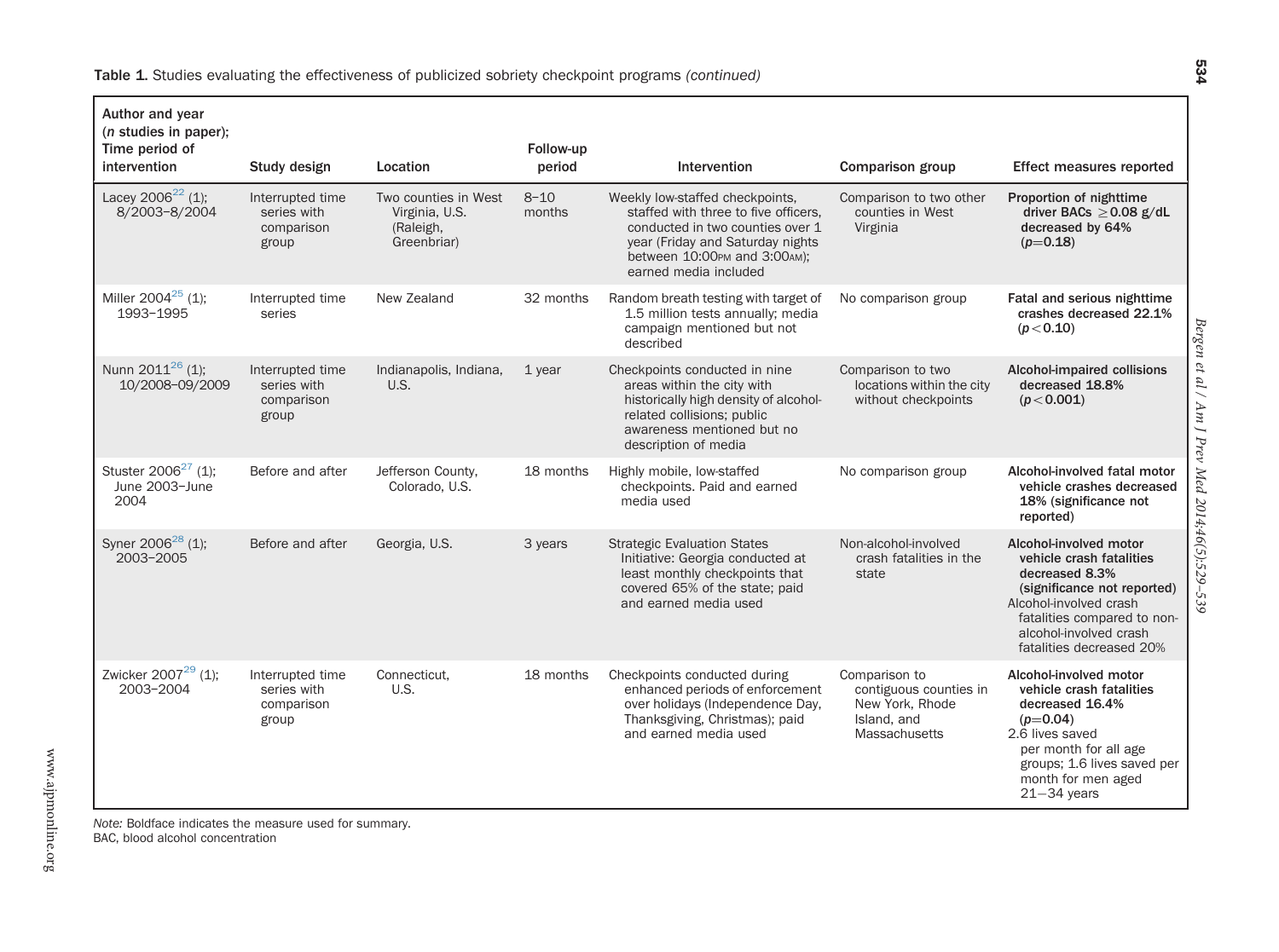Costs of sobriety checkpoint programs included the costs of checkpoint operation and management, the driver's time while stopped at the checkpoint, and media advertising and publicity. Program benefits included potential averted crash costs (averted healthcare and ambulance costs, police and court expenditures, property damage, productivity loss); revenues generated by the program (police fines, towing fees); and the monetary value of averted deaths. Not all studies included these different components of costs and benefits.

## Economic findings for sobriety checkpoint programs.

Five cost-benefit studies<sup>[25,31](#page-10-0)-[34](#page-10-0)</sup> were identified. Two SBT studies reported benefit–cost ratio of  $6:1^{32}$  $6:1^{32}$  $6:1^{32}$  and  $23:1^{33}$  $23:1^{33}$  $23:1^{33}$  and three RBT studies reported ratios of  $2:1,^{34}$  $2:1,^{34}$  $2:1,^{34}$  $14:1<sup>32</sup>$  $14:1<sup>32</sup>$  $14:1<sup>32</sup>$  and 57:1.<sup>[31](#page-10-0)</sup> The RBT study with the highest ratio considered both fatal and serious injury crashes averted over a 3-year period as opposed to the other two RBT studies that used nonfatal crashes over 9 months $34$  and nighttime fatal and nonfatal crashes over 2 years.<sup>[32](#page-10-0)</sup> Furthermore, the intervention in the study with the highest ratio was more intensive, reaching one in three drivers, compared to another RBT study, $32$  which reached one in nine drivers. $4 \text{ In }$  $4 \text{ In }$ summary, all studies found that benefits exceeded costs, indicating that publicized sobriety checkpoint programs have the potential for substantial cost savings ([Table 3\)](#page-8-0).

Three cost-effectiveness studies<sup>[20](#page-9-0),[22,30](#page-10-0)</sup> were identified in the updated search. The first study<sup>[30](#page-10-0)</sup> assessed the costs and outcomes of a 2-year regularly staffed program in Tennessee. It reported a cost of \$1.25 million and a 20.4% reduction in alcohol-involved fatal crashes with an estimated cost per averted alcohol-involved fatal crash of \$5,787. The other two studies<sup>[20,](#page-9-0)[22](#page-10-0)</sup> analyzed the comparative cost effectiveness of changes in drinking and driving behavior: one study<sup>[22](#page-10-0)</sup> of weekly lowmanpower checkpoints in two rural counties in West Virginia had a calculated cost of \$35,146-\$40,168 per percentage point reduction in nighttime drinking drivers with BAC  $\geq$  0.08 g/dL; the other study<sup>[20](#page-9-0)</sup> of checkpoints in a large California university community had a calculated cost of \$1,723 per percentage point reduction in self-reported driving after drinking. However, without additional information, it is not possible to translate these three reported measures into the more commonly used cost-effectiveness measures of cost per life-year saved or cost per quality-adjusted life-year.<sup>[15](#page-9-0)</sup> These three studies (one low-staffed and two regularly staffed) found that operation costs of low-staffed sobriety checkpoint programs (\$391–\$446 per checkpoint) were less than those of regularly staffed programs (\$1,470–\$3,445 per checkpoint).

Economic findings for media campaigns. Nine studies from four papers<sup>20[,24](#page-10-0),[28](#page-10-0),[29](#page-10-0)</sup> reported costs of media advertising that ranged from \$1 to \$82 per 100 persons in the targeted area. Five<sup>[24,28,29](#page-10-0)</sup> studies provided information on change in media awareness, measured before and after advertising the intervention. The cost per additional 100 people aware of the sobriety checkpoints ranged from \$29 to \$257 [\(Table 2\)](#page-7-0). The incremental cost of media varied based on the length, density, and duration of publicity, and the type of media used.

## Additional Literature

After the current review was completed, three additional evaluations of RBT checkpoints that met the criteria for inclusion in the review were identified.[35](#page-10-0)–[37](#page-10-0) Two evaluations were conducted in Australia and one in New Zealand. All three were consistent with the findings of this review: Each study reported a net reduction in alcohol-involved fatal crashes associated with RBT sobriety checkpoints.

### Applicability

Publicized sobriety checkpoint programs have been shown to be effective in various settings, jurisdictions, and populations. The programs studied in this review were implemented at the city,<sup>20[,26](#page-10-0)</sup> county,<sup>22,27</sup> state,<sup>21[,23](#page-10-0),[24,28,29](#page-10-0)</sup> and national levels,<sup>25</sup> and were conducted in rural,<sup>22</sup> urban,<sup>20[,26,27](#page-10-0)</sup> and mixed rural and urban areas.<sup>21,[23](#page-10-0)–[25,27](#page-10-0)–[29](#page-10-0)</sup> Most of these programs either were NHTSA-funded or followed NHTSA guidelines for conducting sobriety checkpoints.<sup>23,24,26-[29](#page-10-0)</sup> All evaluated programs involved a series of checkpoints conducted over time, typically 1-3 years. Thus, results from this review may not be applicable to implementations that consist of a small number of checkpoints conducted over a brief time period.

#### Other Harms and Benefits

Sobriety checkpoints may help law enforcement officers detect law violations that would otherwise be missed, such as occupants not using seat belts,  $22,24,28$  $22,24,28$  $22,24,28$  driving without a valid license,  $30$  carrying weapons,  $4,30$  $4,30$  or major crimes. $22$  One negative consequence of sobriety checkpoints is the inconvenience to and intrusion into the privacy of drivers who are required to stop. However, as stated previously, the U.S. Supreme Court ruled that checkpoints pose a minimal and acceptable intrusion.<sup>9</sup>

## Considerations for Implementation

Securing the necessary staff to conduct sobriety checkpoints can be challenging because law enforcement agencies are often understaffed and their resources are divided among multiple priorities.<sup>[7](#page-9-0)[,38](#page-10-0)</sup> Additionally, sobriety checkpoints are typically conducted during times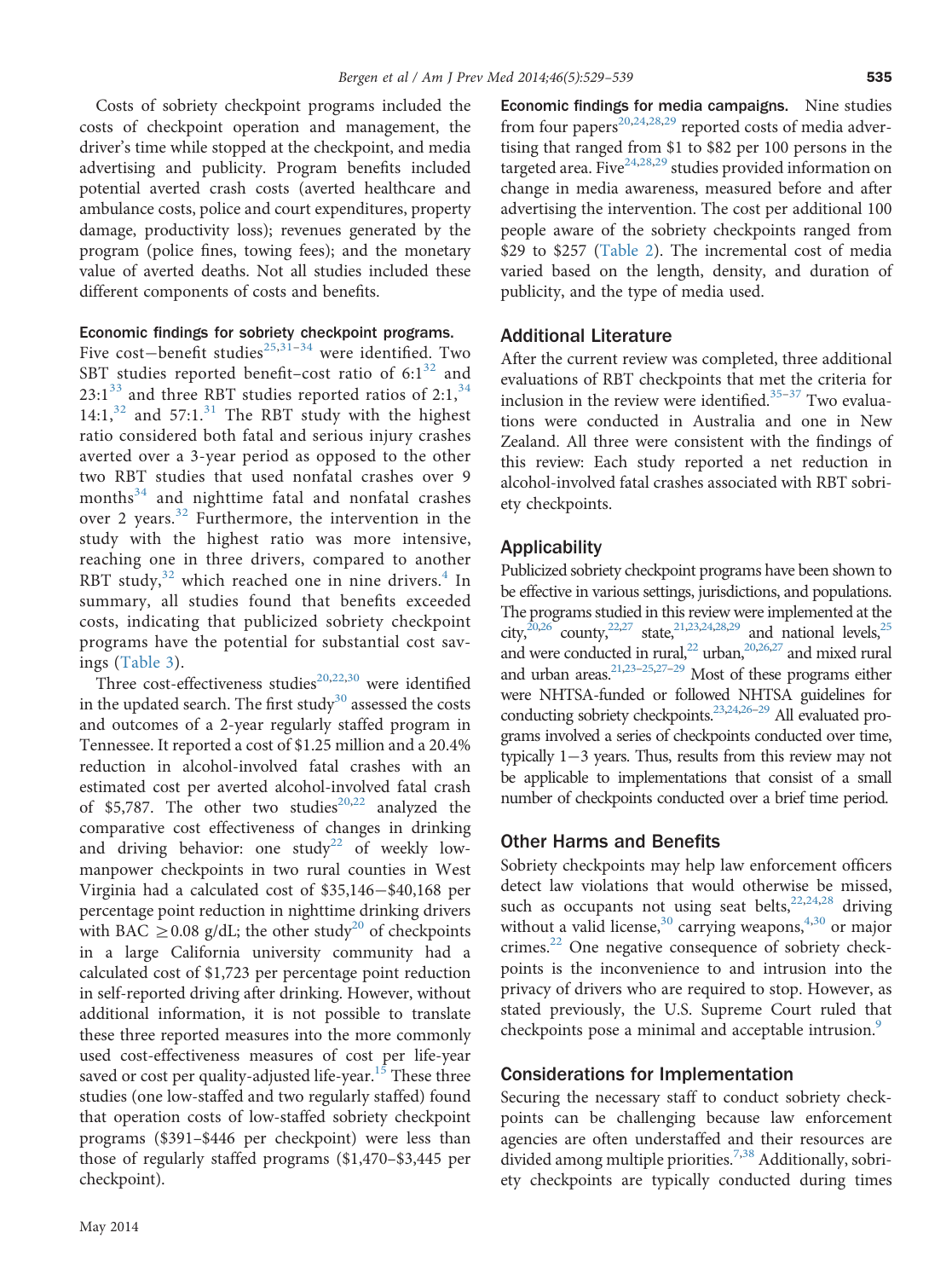<span id="page-7-0"></span>

checkpoints by identifying locations that (1) have a high incidence of impaired driving-related crashes and (2) are safe for both law enforcement and motor vehicle occupants. Systematically selecting vehicles for driver assessment and using standardized methods to determine who and how to test for alcohol can help avoid concerns about racial profiling by ensuring that the methods used to detect impaired drivers are not left to an individual offi-cer's discretion.<sup>[38](#page-10-0)</sup>

Figure 2. Effectiveness of publicized sobriety checkpoint programs in reducing alcoholinvolved crash fatalities

IQI, interquartile interval

when alcohol-impaired drivers are most likely to be on the roads, such as weekend evenings, and staff overtime is often required, thereby increasing program costs.<sup>[20](#page-9-0)[,22,39](#page-10-0)</sup>

Compared with other forms of high-visibility enforcement such as roving patrols, sobriety checkpoints are harder and more dangerous to implement during adverse weather conditions, because they require law enforcement personnel to stand outside instead of patrolling in their vehicles.<sup>7[,27](#page-10-0)</sup> In a profession where performance is sometimes measured by number of arrests made, law enforcement may be less supportive of checkpoint programs because these programs may result in fewer arrests of impaired drivers compared with other forms of enforcement. $4,38$  $4,38$  Providing law enforcement personnel with information on the deterrent effects of checkpoints and feedback on the crash prevention outcomes may help to improve their support. $4,39$  $4,39$  $4,39$ 

The NHTSA how-to guide for planning and publicizing sobriety checkpoints $40$  is an important resource for conducting checkpoints that are legal, safe, and effective. The guide recommends selecting a site for conducting

## **Conclusions**

## Summary of Findings

Eight of ten evaluations that measured alcohol-involved crash fatalities reported reductions in the outcome after implementing publicized sobriety checkpoint programs; the two exceptions occurred in Maryland and the District of Columbia. Maryland conducted fewer checkpoints per 100,000 people than other programs that reported this measure. Additionally, its media campaign funding was at the low end for states that reported the measure (see Table  $2$ ).<sup>[24](#page-10-0)</sup>

Stratified analysis of the effect of various factors on intervention effectiveness showed evidence of effectiveness for high-risk populations and differing checkpoint configurations. Publicized sobriety checkpoint programs are effective among high-risk populations of men aged 21–34 years and college students. Low-staffed checkpoints are effective, but there was insufficient evidence to compare their effectiveness to that of regularly staffed

|  |  |  |  |  |  |  | Table 2. Changes in media awareness owing to publicized sobriety checkpoint programs and associated costs |  |  |  |  |
|--|--|--|--|--|--|--|-----------------------------------------------------------------------------------------------------------|--|--|--|--|
|--|--|--|--|--|--|--|-----------------------------------------------------------------------------------------------------------|--|--|--|--|

| Author (year)              | <b>State</b>  | Change in media<br>awareness (%) | Cost of paid media<br>(annual, \$) | Cost per additional 100 people<br>aware of sobriety<br>checkpoints (\$) |
|----------------------------|---------------|----------------------------------|------------------------------------|-------------------------------------------------------------------------|
| Zwicker $(2007)^{29}$      | Connecticut   | 31.9                             | 2.857.274                          | 257                                                                     |
| Lacey $(2008)^{24}$        | Delaware      | 15.8                             | 74.871                             | 87                                                                      |
| Lacey $(2008)^{24}$        | West Virginia | 7.1                              | 128,309                            | 150                                                                     |
| Syner (2006) <sup>28</sup> | Georgia       | 4.7                              | 121.544                            | 29                                                                      |
| Lacey $(2008)^{24}$        | Maryland      | 3.4                              | 96,752                             | 78                                                                      |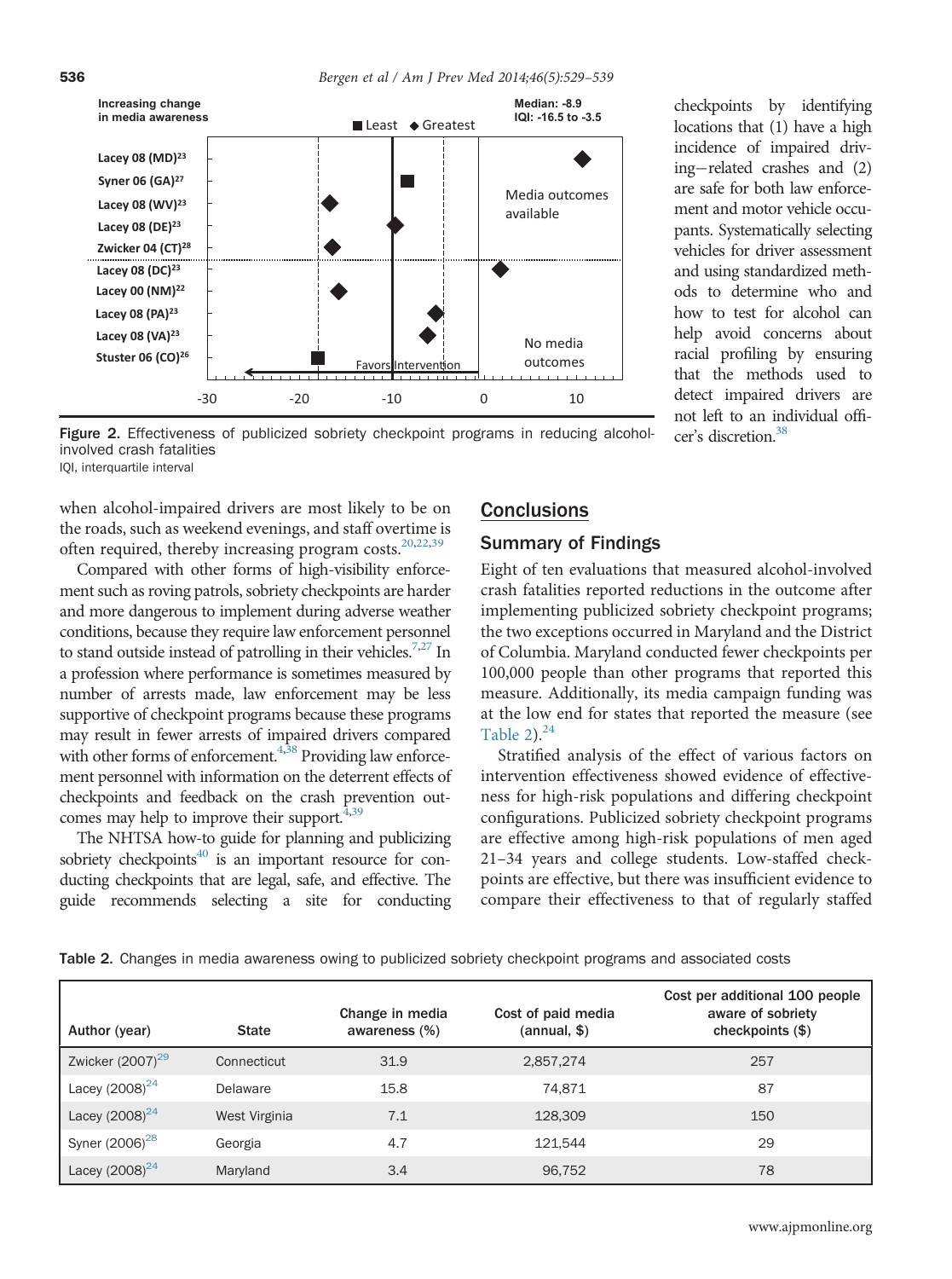<span id="page-8-0"></span>

| <b>Table 3.</b> Cost-benefit analysis of publicized sobriety checkpoint programs |  |
|----------------------------------------------------------------------------------|--|
|----------------------------------------------------------------------------------|--|

| Study                        | Type of sobriety<br>checkpoint | Location                      | Study outcome reduction                                                         | Benefit-<br>cost ratio |
|------------------------------|--------------------------------|-------------------------------|---------------------------------------------------------------------------------|------------------------|
| Wesemann $(1989)^{34}$       | <b>RBT</b>                     | <b>Netherlands</b>            | 25% in alcohol-involved injury or property<br>damage on weekend nights          | 2:1                    |
| Miller $(1998)^{32}$         | <b>SBT</b>                     | Hypothetical <sup>a</sup>     | 15% in alcohol-involved crashes                                                 | 6:1                    |
| Miller (2004) <sup>25</sup>  | <b>RBT</b>                     | New Zealand                   | 22.1% in fatal and serious nighttime<br>crashes                                 | 14:1                   |
| Stuster (1995) <sup>33</sup> | <b>SBT</b>                     | California                    | 17.5%-31.6% in alcohol-involved crash<br>injuries and fatalities                | 23:1                   |
| Arthurson $(1985)^{31}$      | <b>RBT</b>                     | New South Wales.<br>Australia | 13% in fatal crashes, serious injuries,<br>minor injuries, and tow-away crashes | 57:1                   |

a Author used a literature review to estimate effectiveness of sobriety checkpoints and based cost and benefits on this estimate. RBT, random breath testing; SBT, selective breath testing

checkpoints. Finally, several studies reported on changes in media awareness, but too few reported this measure along with a standard outcome measure to be able to draw a conclusion about the relationship between change in awareness and effectiveness of publicized sobriety checkpoint programs.

The number, magnitude, and consistency of the systematic review findings indicate strong evidence of the effectiveness of publicized sobriety checkpoint programs in reducing alcohol-involved crash fatalities. Despite the smaller effect estimates shown by studies published since 2000 compared to the effect estimates from the original review, the number and consistency of findings still indicate strong evidence of effectiveness. A review of the economic evidence to assess the costs and benefits also showed that these programs have the potential for cost savings.

#### Evidence Gaps

The current review attempted to address several evidence gaps identified in the original review related to levels of enforcement and publicity. $4$  However, too few studies included the details necessary to fully address these gaps, and several additional gaps were identified. Issues included the following:

- Too few studies examined differing configurations of checkpoints (e.g., low staffing versus regular staffing, intermittent blitzes versus continuous) to judge the impact on effectiveness.
- Evaluations did not always document useful process measures, such as the numbers of checkpoints conducted, vehicles stopped, or breath tests administered. With the technological advances in recent decades, electronic recording and reporting of this type of information is feasible. These types of process

measures are needed to assess more thoroughly the effectiveness of sobriety checkpoints at varying levels of enforcement.

 Evaluations did not consistently include enough details about procedures and costs, such as the use of technology (e.g., instruments such as passive alcohol sensors), staff needed, costs of checkpoint operations, and cost and quantity of the different types of publicity used.

Future sobriety checkpoint programs will need to accommodate contextual changes such as potential shifts in alcohol-impaired driving patterns, new technologies to help identify alcohol-impaired drivers, and the rapid growth and diversification in media outlets. Working with law enforcement to understand and evaluate such changes, researchers could provide valuable information on the design of checkpoint programs to maintain and potentially increase their effectiveness.

## **Discussion**

The smaller effect estimate reported in this updated systematic review compared to that reported in the original review can be attributed to several possible factors:

- The studies in the original review were conducted when use of sobriety checkpoints was a relatively new strategy, whereas those in this review were conducted when checkpoints were more commonly used. As a result, the more recently conducted sobriety checkpoint programs likely were not considered as newsworthy as those conducted during the original review period, and these programs likely received less earned media attention.
- Sobriety checkpoint programs and other methods of high-visibility enforcement, including roving and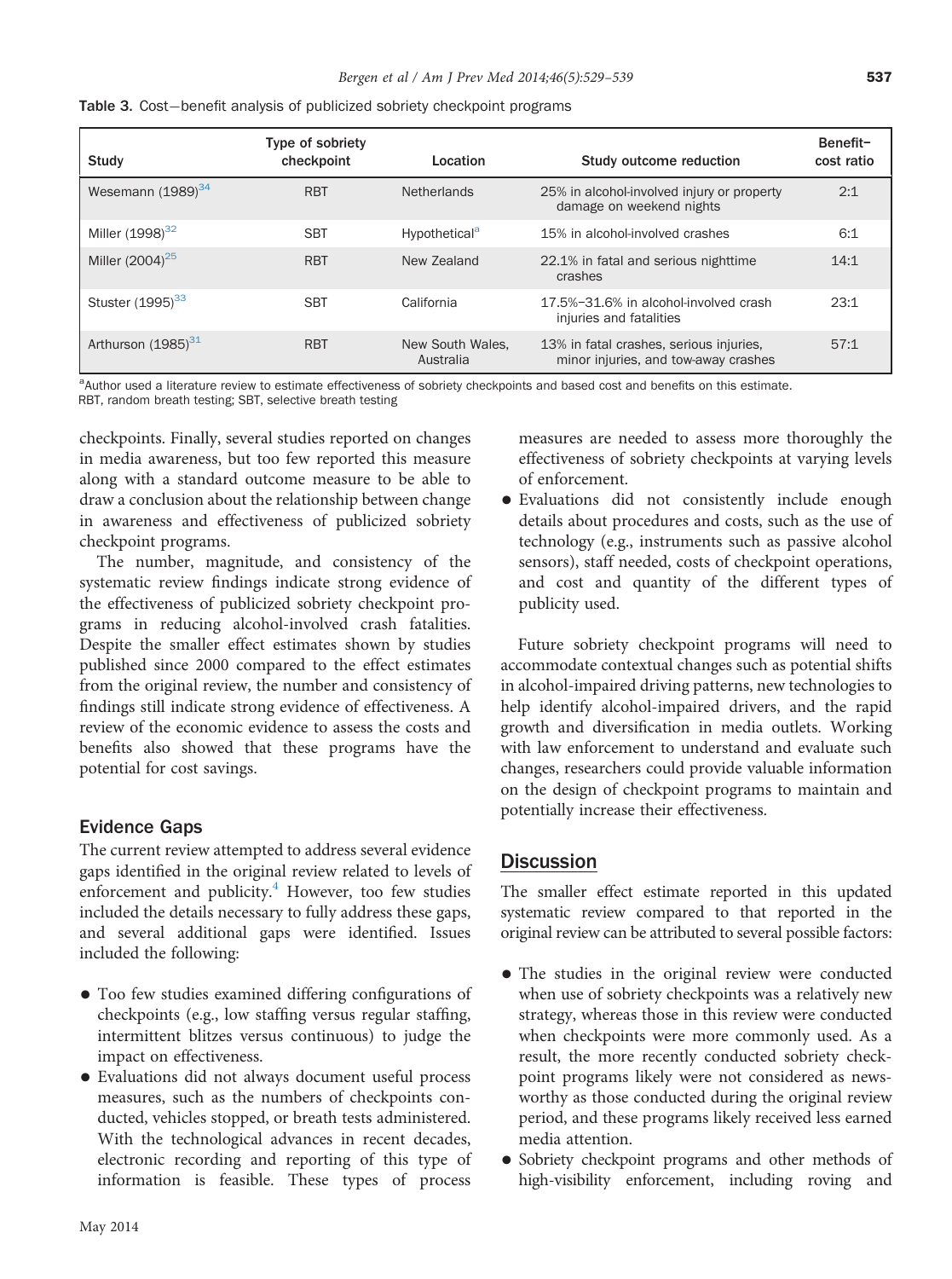<span id="page-9-0"></span>saturation patrols, were in wider use during the period of the studies in the updated review. Also, since the original review, NHTSA has funded nationally broadcast paid media campaigns on alcohol-impaired driving. It is likely that increased levels of both high-visibility enforcement and publicity on alcohol-impaired driving were in use in the comparison areas during the more recent studies, compared to the original studies. Such changes in enforcement and publicity in the comparison areas likely contributed to smaller net decreases between study and comparison areas in alcohol-involved crash fatalities reported in this updated review.

 The number of alcohol-impaired driving fatalities and their rate per vehicle mile traveled declined significantly between the time of the original and updated review studies. Accordingly, declines in impaireddriving fatalities were likely more difficult to achieve in the more recently conducted studies compared with the earlier studies.

Although the median reduction in this review was lower than in the original review, the effect size (–8.9%) continues to be considered strong evidence of effectiveness. In addition, a review of costs and benefits shows evidence that these programs have the potential for significant cost savings.

The authors thank Kate W. Harris, Senior Technical Writer/ Editor with The Guide to Community Preventive Services, for reviewing the manuscript and recommending editorial changes that greatly enhanced its overall quality. The authors also thank Krista Hopkins-Cole, Health Communication Specialist with The Guide to Community Preventive Services, for her review of the manuscript and related materials. The authors also thank Christy Cechman, MLIS, and Onnalee Gomez, MS, Research Librarians, for their help with a very labor-intensive literature search. The authors are also extremely grateful for the feedback and assistance received from members of the CDC Community Guide Branch, who helped prepare the authors for presentations before the Community Preventive Services Task Force.

The findings and conclusions in this report are those of the authors and do not necessarily represent the official position of CDC or the Department of the Navy.

No financial disclosures were reported by the authors of this paper.

#### References

1. [Bergen G, Shults R, Rudd R. Vital signs: alcohol-impaired driving](http://refhub.elsevier.com/S0749-3797(14)00050-6/sbref1) among adults—[U.S., 2010. MMWR Morb Mortal Wkly Rep 2011;](http://refhub.elsevier.com/S0749-3797(14)00050-6/sbref1) [60\(39\):1351](http://refhub.elsevier.com/S0749-3797(14)00050-6/sbref1)–6.

- 2. National Highway Traffi[c Safety Administration. Traf](http://refhub.elsevier.com/S0749-3797(14)00050-6/sbref2)fic Safety Facts [2012 Motor Vehicle Crashes: Overview. DOT HS 811 856. Washington](http://refhub.elsevier.com/S0749-3797(14)00050-6/sbref2) [DC: U.S. Department of Transportation, NHTSA, 2013.](http://refhub.elsevier.com/S0749-3797(14)00050-6/sbref2)
- 3. Zaloshnja E, Miller TR, Blincoe LJ. Costs of alcohol-involved crashes, U.S., 2010. Paper presented at the 57th Annual Meeting of the Association for the Advancement of Automotive Medicine Conference: 2013 September; Quebec City, QC, Canada.
- 4. [Shults RA, Elder RW, Sleet DA, et al. Reviews of evidence regarding](http://refhub.elsevier.com/S0749-3797(14)00050-6/sbref3) [interventions to reduce alcohol-impaired driving. Am J Prev Med](http://refhub.elsevier.com/S0749-3797(14)00050-6/sbref3) [2001;21\(4S\):66](http://refhub.elsevier.com/S0749-3797(14)00050-6/sbref3)–88.
- 5. [Erke A, Goldenbeld C, Vaa T. The effects of drink-driving checkpoints](http://refhub.elsevier.com/S0749-3797(14)00050-6/sbref4) on crashes—[a meta-analysis. Accid Anal Prev 2009;41\(5\):914](http://refhub.elsevier.com/S0749-3797(14)00050-6/sbref4)–23.
- 6. Federal Bureau of Investigation. Crime in the U.S. 2010 Uniform Crime Reports, Table 29. [www.fbi.gov/about-us/cjis/ucr/crime-in](www.fbi.gov/about-us/cjis/ucr/crime-in-the-u.s/2010/crime-in-the-u.s.-2010/tables/10tbl29.xls)[the-u.s/2010/crime-in-the-u.s.-2010/tables/10tbl29.xls](www.fbi.gov/about-us/cjis/ucr/crime-in-the-u.s/2010/crime-in-the-u.s.-2010/tables/10tbl29.xls).
- 7. [Ross H. The deterrent capability of sobriety checkpoints: Summary of](http://refhub.elsevier.com/S0749-3797(14)00050-6/sbref5) [the American literature. DOT HS 807 862. Washington DC: U.S.](http://refhub.elsevier.com/S0749-3797(14)00050-6/sbref5) [Department of Transportation, National Highway Traf](http://refhub.elsevier.com/S0749-3797(14)00050-6/sbref5)fic Safety [Administration, 1992.](http://refhub.elsevier.com/S0749-3797(14)00050-6/sbref5)
- 8. National Highway Traffi[c Safety Administration. The use of safety](http://refhub.elsevier.com/S0749-3797(14)00050-6/sbref6) [checkpoints for DWI enforcement. DOT HS 857 606. Washington DC:](http://refhub.elsevier.com/S0749-3797(14)00050-6/sbref6) [U.S. Department of Transporation, NHTSA, 1983.](http://refhub.elsevier.com/S0749-3797(14)00050-6/sbref6)
- 9. U.S. Supreme Court. Michigan Dept. of State Police v. Sitz, 496 U.S. 444 (1990). Certiorari to the Court of Appeals of Michigan. No. 88- 1897.
- 10. Govenor's Highway Safety Association. Sobriety checkpoint laws, 2012. [www.ghsa.org/html/stateinfo/laws/checkpoint\\_laws.html](www.ghsa.org/html/stateinfo/laws/checkpoint_laws.html).
- 11. [Williams A. Alcohol-impaired driving and its consequences in the U.S.:](http://refhub.elsevier.com/S0749-3797(14)00050-6/sbref7) [The past 25 years. J Safety Res 2006;37:123](http://refhub.elsevier.com/S0749-3797(14)00050-6/sbref7)–38.
- 12. Bureau of the Census, Economics and Statistics Administration, U.S. Department of Commerce. Census data to calculate the rate of alcoholrelated motor vehicle crash fatalaties and the rate of checkpoints for a population. 2012. <www.census.gov/>.
- 13. National Highway Traffi[c Safety Administration. Traf](http://refhub.elsevier.com/S0749-3797(14)00050-6/sbref8)fic Safety Facts [2010: A compilation of motor vehicle crash data from the Fatality](http://refhub.elsevier.com/S0749-3797(14)00050-6/sbref8) [Analysis Reporting System and the General Estimates System. DOT HS](http://refhub.elsevier.com/S0749-3797(14)00050-6/sbref8) [811 659. Washington DC: U.S. Department of Transportation,](http://refhub.elsevier.com/S0749-3797(14)00050-6/sbref8) [NHTSA, 2012.](http://refhub.elsevier.com/S0749-3797(14)00050-6/sbref8)
- 14. [Briss P, Zaza S, Pappaioanou M, et al. Developing an evidence-based](http://refhub.elsevier.com/S0749-3797(14)00050-6/sbref9) [Guide to Community Preventive Services](http://refhub.elsevier.com/S0749-3797(14)00050-6/sbref9)—methods. The Task Force [on Community Preventive Services. Am J Prev Med 2000;18\(1S\):35](http://refhub.elsevier.com/S0749-3797(14)00050-6/sbref9)–43.
- 15. [Carande-Kulis V, Maciosek M, Briss P, et al. Methods for systematic](http://refhub.elsevier.com/S0749-3797(14)00050-6/sbref10) [reviews of economic evaluations for the Guide to Community](http://refhub.elsevier.com/S0749-3797(14)00050-6/sbref10) [Preventive Services. Am J Prev Med 2000;18\(1S\):75](http://refhub.elsevier.com/S0749-3797(14)00050-6/sbref10)–91.
- 16. [Zaza S, Carande-Kulis V, Sleet D, et al. Methods for conducting](http://refhub.elsevier.com/S0749-3797(14)00050-6/sbref11) [systematic reviews of the evidence of effectiveness and economic](http://refhub.elsevier.com/S0749-3797(14)00050-6/sbref11) effi[ciency of interventions to reduce injuries to motor vehicle occu](http://refhub.elsevier.com/S0749-3797(14)00050-6/sbref11)[pants. Am J Prev Med 2001;21\(4S\):23](http://refhub.elsevier.com/S0749-3797(14)00050-6/sbref11)–30.
- 17. [Zaza S, Wright-deAguero L, Briss P, et al. Data collection instrument](http://refhub.elsevier.com/S0749-3797(14)00050-6/sbref12) [and procedure for systematic reviews in the Guide to Community](http://refhub.elsevier.com/S0749-3797(14)00050-6/sbref12) [Preventive Services. Task Force on Community Preventive Services.](http://refhub.elsevier.com/S0749-3797(14)00050-6/sbref12) [Am J Prev Med 2000;18\(1S\):44](http://refhub.elsevier.com/S0749-3797(14)00050-6/sbref12)–74.
- 18. World Bank. World Bank list of economies, 2012. [http://en.wikipedia.](http://en.wikipedia.org/wiki/World_Bank_high-income_economy) [org/wiki/World\\_Bank\\_high-income\\_economy](http://en.wikipedia.org/wiki/World_Bank_high-income_economy).
- 19. [Subramanian R. Transitioning to multiple imputation](http://refhub.elsevier.com/S0749-3797(14)00050-6/sbref13)—a new method [to estimate missing blood alcohol concentration \(BAC\) values in](http://refhub.elsevier.com/S0749-3797(14)00050-6/sbref13) [FARS. Report No: DOT HS 809 403. Washington DC: U.S. Depart](http://refhub.elsevier.com/S0749-3797(14)00050-6/sbref13)[ment of Transporation, National Highway Traf](http://refhub.elsevier.com/S0749-3797(14)00050-6/sbref13)fic Safety Administra[tion, 2002.](http://refhub.elsevier.com/S0749-3797(14)00050-6/sbref13)
- 20. [Clapp J, Johnson M, Voas R, Lange J, Shillington A, Russell C.](http://refhub.elsevier.com/S0749-3797(14)00050-6/sbref14) [Reducing DUI among U.S. college students: results of an environ](http://refhub.elsevier.com/S0749-3797(14)00050-6/sbref14)[mental prevention trial. Addiction 2005;100\(3\):327](http://refhub.elsevier.com/S0749-3797(14)00050-6/sbref14)–34.
- 21. Fell J, Langston E, Tippetts A. Evaluation of four state impaired driving enforcement demonstration programs: Georgia, Tennessee, Pennsylvania and Louisiana. In: 49th Annual proceedings—Association for the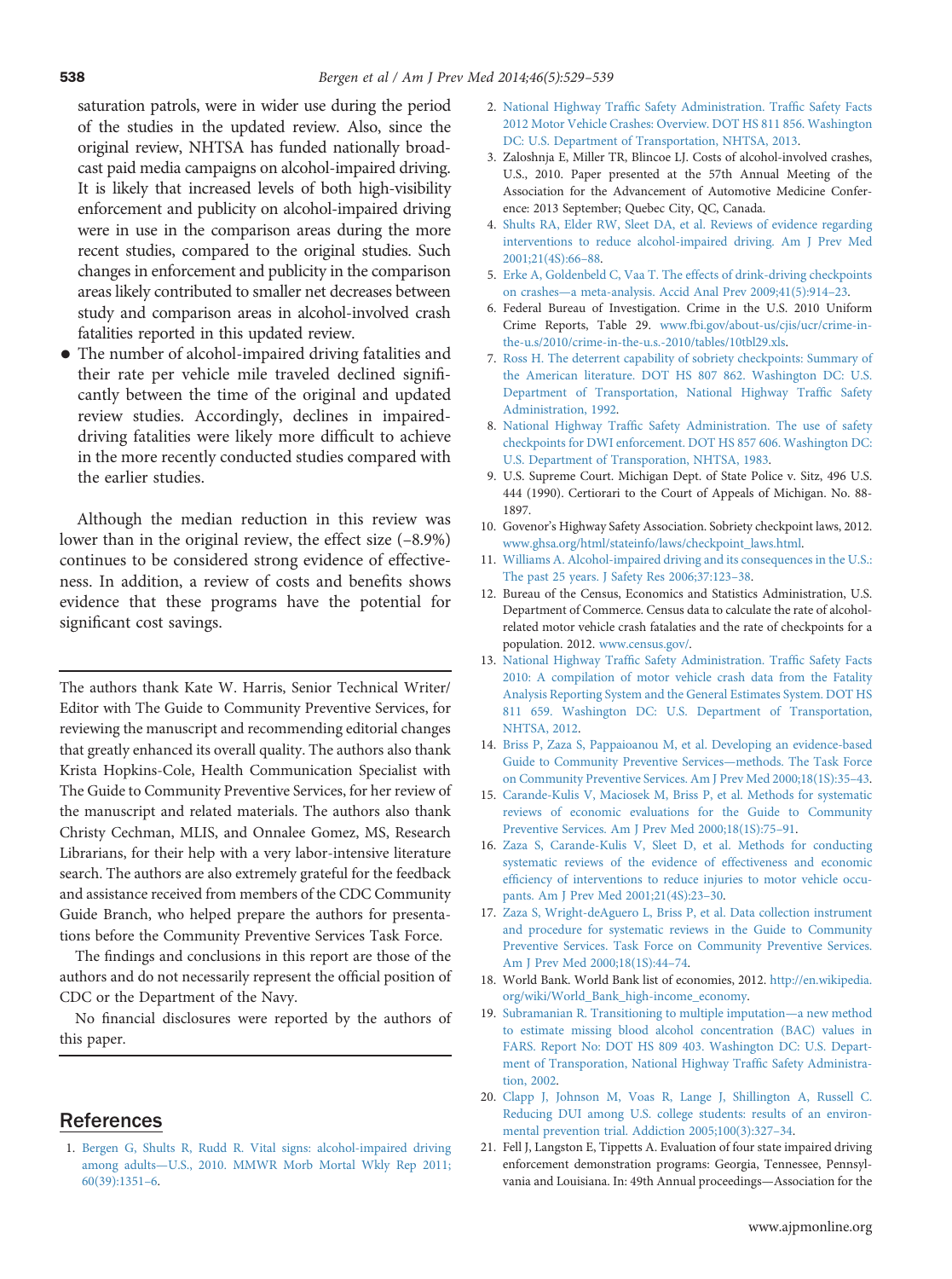<span id="page-10-0"></span>Advancement of Automotive Medicine, September 12–14; 2005; Boston MA.

- 22. [Lacey JH, Ferguson SA, Kelley-Baker T, Rider RP. Low-manpower](http://refhub.elsevier.com/S0749-3797(14)00050-6/sbref15) [checkpoints: Can they provide effective DUI enforcement in small](http://refhub.elsevier.com/S0749-3797(14)00050-6/sbref15) communities? Traffi[c Inj Prev 2006;7\(3\):213](http://refhub.elsevier.com/S0749-3797(14)00050-6/sbref15)–8.
- 23. Lacey J, Jones R. Evaluation of changes in New Mexico's anti-DWI efforts. Washington DC: U.S. Department of Transporation, National Highway Traffic Safety Administration, 2000. [www.nhtsa.gov/people/](www.nhtsa.gov/people/injury/research/newmexico_dwi/newmexico_DWI.html) [injury/research/newmexico\\_dwi/newmexico\\_DWI.html](www.nhtsa.gov/people/injury/research/newmexico_dwi/newmexico_DWI.html).
- 24. [Lacey J, Kelly-Baker T, Brainard K, Tippetts S, Lyakhovich M.](http://refhub.elsevier.com/S0749-3797(14)00050-6/sbref17) [Evaluation of the Checkpoint Strikeforce Program. DOT HS 811](http://refhub.elsevier.com/S0749-3797(14)00050-6/sbref17) [056. Washington DC: U.S. Department of Transporation, National](http://refhub.elsevier.com/S0749-3797(14)00050-6/sbref17) Highway Traffi[c Safety Administration, 2008.](http://refhub.elsevier.com/S0749-3797(14)00050-6/sbref17)
- 25. [Miller T, Blewden M, Zhang J. Cost savings from a sustained](http://refhub.elsevier.com/S0749-3797(14)00050-6/sbref18) [compulsory breath testing and media campaign in New Zealand.](http://refhub.elsevier.com/S0749-3797(14)00050-6/sbref18) [Accid Anal Prev 2004;36\(5\):783](http://refhub.elsevier.com/S0749-3797(14)00050-6/sbref18)–94.
- 26. [Nunn S, Newby W. The geography of deterrence. Eval Rev 2011;35\(4\):](http://refhub.elsevier.com/S0749-3797(14)00050-6/sbref19) [354](http://refhub.elsevier.com/S0749-3797(14)00050-6/sbref19)–78.
- 27. [Stuster J. Creating impaired driving general deterrence: eight case](http://refhub.elsevier.com/S0749-3797(14)00050-6/sbref20) [studies of sustained, high-visibility, impaired-driving enforcement.](http://refhub.elsevier.com/S0749-3797(14)00050-6/sbref20) [DOT HS 809 950. Washington DC: U.S. Department of Transporation,](http://refhub.elsevier.com/S0749-3797(14)00050-6/sbref20) National Highway Traffi[c Safety Administration, 2006.](http://refhub.elsevier.com/S0749-3797(14)00050-6/sbref20)
- 28. [Syner J, Jackson B, Dankers L, Naff B, Hancock S, Siegler J. Strategic](http://refhub.elsevier.com/S0749-3797(14)00050-6/sbref21) Evaluation States Initiative—[Case studies of Alaska, Georgia, and West](http://refhub.elsevier.com/S0749-3797(14)00050-6/sbref21) [Virginia. Impaired driving report. DOT HS 810 923. Washington DC:](http://refhub.elsevier.com/S0749-3797(14)00050-6/sbref21) [U.S. Department of Transporation, National Highway Traf](http://refhub.elsevier.com/S0749-3797(14)00050-6/sbref21)fic Safety Administration, Offi[ce of Impaired Driving & Occupant Protection, 2006.](http://refhub.elsevier.com/S0749-3797(14)00050-6/sbref21)
- 29. [Zwicker TJ, Chaudhary NK, Maloney S, Squeglia R. Connecticut](http://refhub.elsevier.com/S0749-3797(14)00050-6/sbref22)'s 2003 [Impaired-Driving High-Visibility Enforcement Campaign. DOT HS](http://refhub.elsevier.com/S0749-3797(14)00050-6/sbref22) [810 689. Washington DC: U.S. Department of Transporation, National](http://refhub.elsevier.com/S0749-3797(14)00050-6/sbref22) Highway Traffi[c Safety Administration, 2007.](http://refhub.elsevier.com/S0749-3797(14)00050-6/sbref22)
- 30. [Lacey J, Jones R, Smith R. Evaluation of Checkpoint Tennessee:](http://refhub.elsevier.com/S0749-3797(14)00050-6/sbref23) Tennessee'[s statewide sobriety checkpoint program. Contract](http://refhub.elsevier.com/S0749-3797(14)00050-6/sbref23)

[#DTNH22-94-C-05064. Washington DC: U.S. Department of Trans](http://refhub.elsevier.com/S0749-3797(14)00050-6/sbref23)[portation, National Highway Safety Traf](http://refhub.elsevier.com/S0749-3797(14)00050-6/sbref23)fic Safety Administration, 1999.

- 31. [Arthurson R. Evaluation of random breath testing. Sydney, Australia:](http://refhub.elsevier.com/S0749-3797(14)00050-6/sbref24) Traffi[c Authority of New South Wales, 1985.](http://refhub.elsevier.com/S0749-3797(14)00050-6/sbref24)
- 32. [Miller T, Galbraith M, Lawrence B. Costs and bene](http://refhub.elsevier.com/S0749-3797(14)00050-6/sbref25)fits of a community [sobriety checkpoint program. J Stud Alcohol 1998;59\(4\):462](http://refhub.elsevier.com/S0749-3797(14)00050-6/sbref25)–8.
- 33. [Stuster J, Blowers P. Experimental evaluation of sobriety checkpoint](http://refhub.elsevier.com/S0749-3797(14)00050-6/sbref26) [programs. DOT HS 208 887. Washington DC: U.S. Department of](http://refhub.elsevier.com/S0749-3797(14)00050-6/sbref26) [Transportation, National Highway Safety Traf](http://refhub.elsevier.com/S0749-3797(14)00050-6/sbref26)fic Administration, [1995.](http://refhub.elsevier.com/S0749-3797(14)00050-6/sbref26)
- 34. Wessemann P. Costs and benefits of police enforcement in the Netherlands. In: Proceedings of the 11th International Conference on Alcohol, Drugs & Traffic Safety; 1989 Oct 24–27; Chicago IL.
- 35. [Diamantopoulou K, Cameron M, Shtifelman M. Index to measure](http://refhub.elsevier.com/S0749-3797(14)00050-6/sbref27) traffi[c enforcement effectiveness in each police region of Victoria.](http://refhub.elsevier.com/S0749-3797(14)00050-6/sbref27) [Report No. 172. Victoria, Australia: Monash University Accident](http://refhub.elsevier.com/S0749-3797(14)00050-6/sbref27) [Research Centre, 2000.](http://refhub.elsevier.com/S0749-3797(14)00050-6/sbref27)
- 36. [Guria J, Leung J. An evaluation of a supplementary road safety package.](http://refhub.elsevier.com/S0749-3797(14)00050-6/sbref28) [Canberra: 25th Australasian Transport Research Forum, 2002.](http://refhub.elsevier.com/S0749-3797(14)00050-6/sbref28)
- 37. [Tay R. The effectiveness of enforcement and publicity campaigns on](http://refhub.elsevier.com/S0749-3797(14)00050-6/sbref29) [serious crashes involving young male drivers: are drink driving and](http://refhub.elsevier.com/S0749-3797(14)00050-6/sbref29) [speeding similar? Accid Anal Prev 2005;37:922](http://refhub.elsevier.com/S0749-3797(14)00050-6/sbref29)–9.
- 38. [Fell J, Lacey J, Voas R. Sobriety checkpoints: evidence of effectiveness is](http://refhub.elsevier.com/S0749-3797(14)00050-6/sbref30) [strong, but use is limited. Traf](http://refhub.elsevier.com/S0749-3797(14)00050-6/sbref30)fic Inj Prev 2004;5:220–7.
- 39. Castle S, Thompson J, Spataro J, et al. Early evaluation of a statewide sobriety checkpoint program. In: 39th Annual Proceedings, Association for the Advancement of Automotive Medicine; 1995 Oct 16–18; Chicago IL.
- 40. National Highway Safety Traffi[c Administration. Saturation patrols](http://refhub.elsevier.com/S0749-3797(14)00050-6/sbref31) [and sobriety checkpoints guide. A how-to guide for planning and](http://refhub.elsevier.com/S0749-3797(14)00050-6/sbref31) [publicizing impaired driving enforcement efforts, 2002. DOT HS 809](http://refhub.elsevier.com/S0749-3797(14)00050-6/sbref31) [063. Washington DC: U.S. Department of Transportation, NHTSA,](http://refhub.elsevier.com/S0749-3797(14)00050-6/sbref31) [2002.](http://refhub.elsevier.com/S0749-3797(14)00050-6/sbref31)